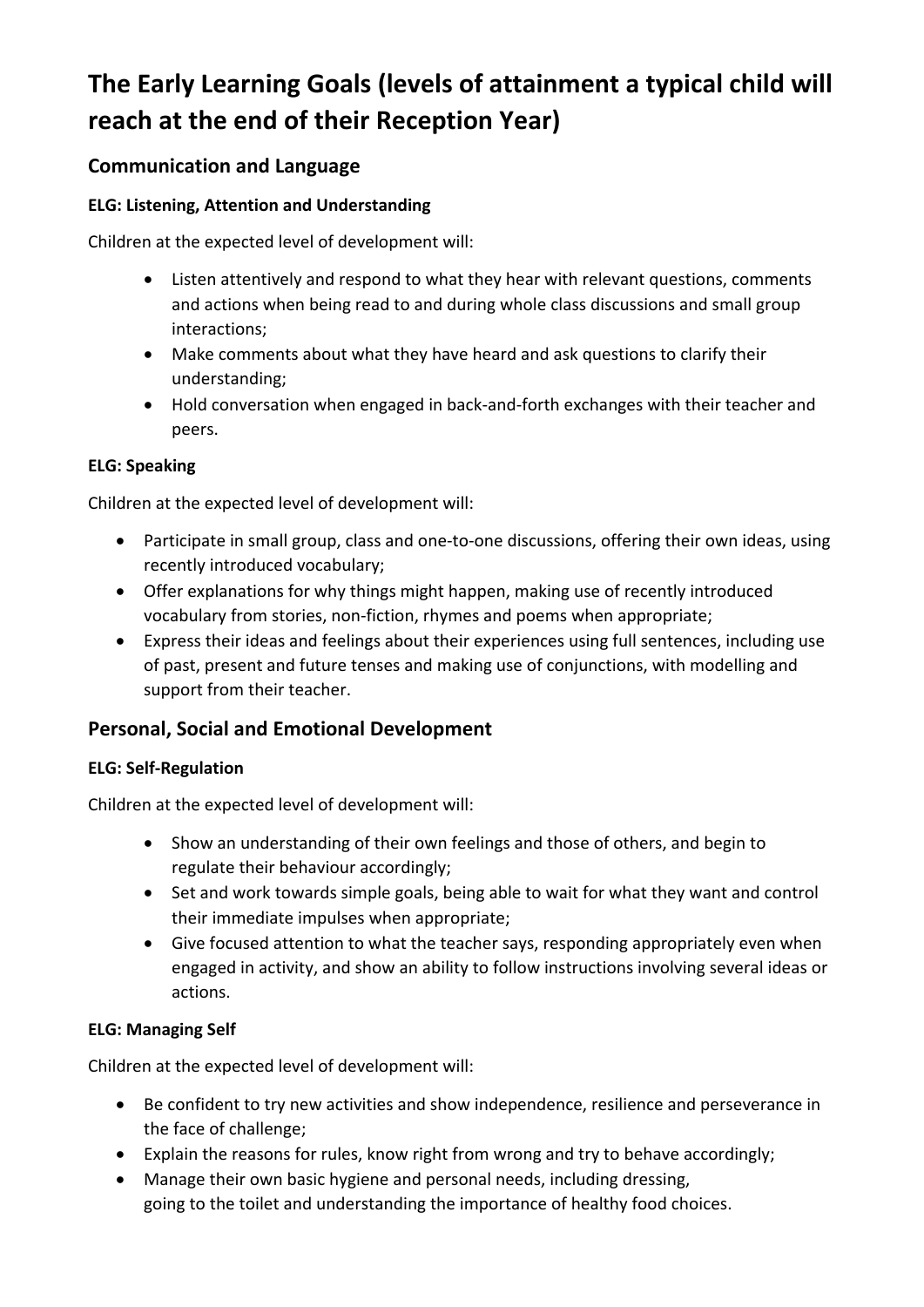#### **ELG: Building Relationships**

Children at the expected level of development will:

- Work and play cooperatively and take turns with others;
- Form positive attachments to adults and friendships with peers;
- Show sensitivity to their own and to others' needs.

## **Physical Development**

#### **ELG: Gross Motor Skills**

Children at the expected level of development will:

- Negotiate space and obstacles safely, with consideration for themselves and others;
- Demonstrate strength, balance and coordination when playing;
- Move energetically, such as running, jumping, dancing, hopping, skipping and climbing.

#### **ELG: Fine Motor Skills**

Children at the expected level of development will:

- Hold a pencil effectively in preparation for fluent writing using the tripod grip in almost all cases;
- Use a range of small tools, including scissors, paint brushes and cutlery;
- Begin to show accuracy and care when drawing.

## **Literacy**

## **ELG: Comprehension**

Children at the expected level of development will:

- Demonstrate understanding of what has been read to them by retelling stories and narratives using their own words and recently introduced vocabulary;
- Anticipate where appropriate key events in stories;
- Use and understand recently introduced vocabulary during discussions about stories, non-fiction, rhymes and poems and during role-play.

## **ELG: Word Reading**

Children at the expected level of development will:

- Say a sound for each letter in the alphabet and at least 10 digraphs;
- Read words consistent with their phonic knowledge by sound-blending;
- Read aloud simple sentences and books that are consistent with their phonic knowledge, including some common exception words.

## **ELG: Writing**

Children at the expected level of development will:

- Write recognisable letters, most of which are correctly formed;
- Spell words by identifying sounds in them and representing the sounds with a letter or letters;
- Write simple phrases and sentences that can be read by others.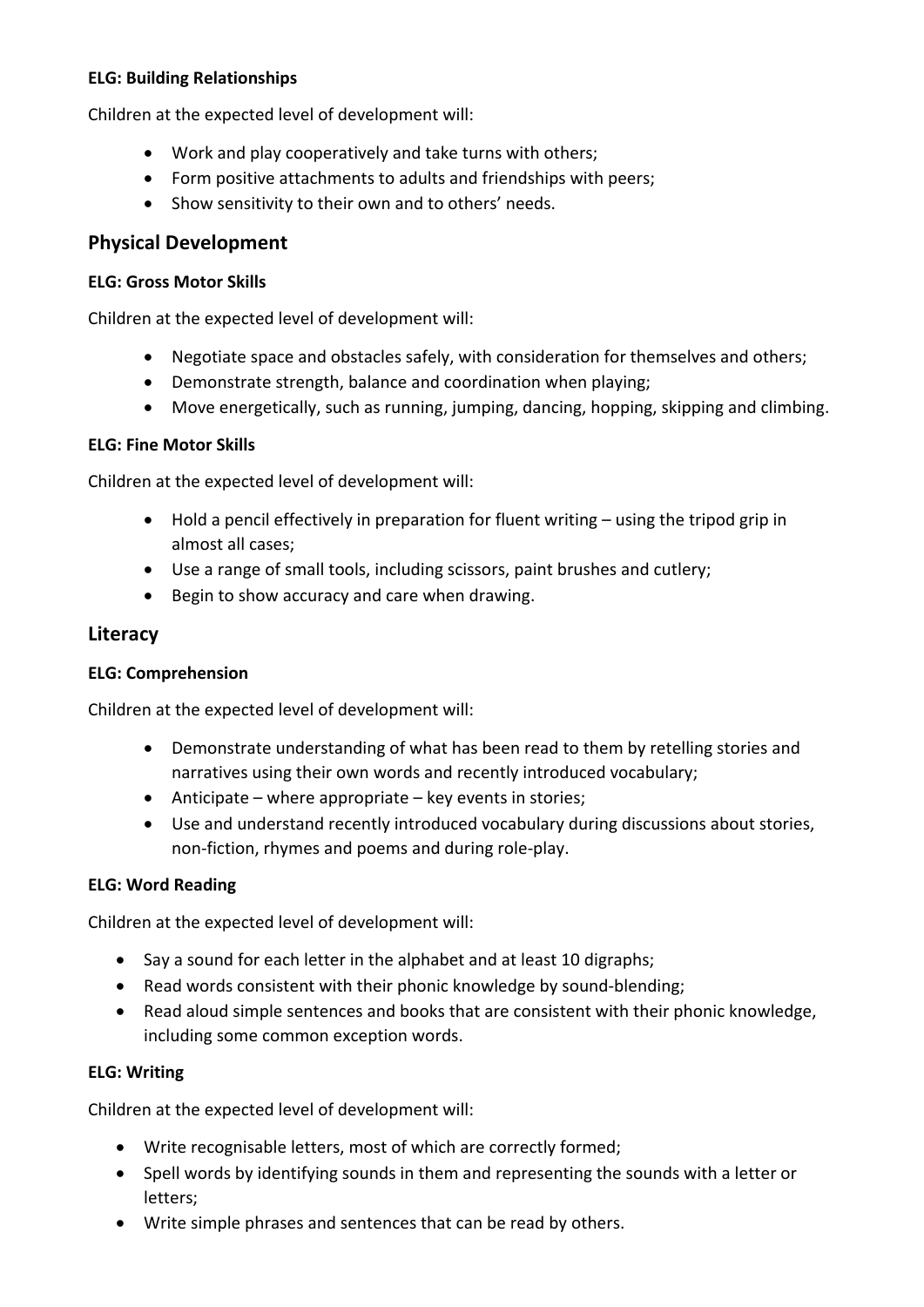# **Mathematics**

## **ELG: Number**

Children at the expected level of development will:

- Have a deep understanding of number to 10, including the composition of each number;
- Subitise (recognise quantities without counting) up to 5;
- Automatically recall (without reference to rhymes, counting or other aids) number bonds up to 5 (including subtraction facts) and some number bonds to 10, including double facts.

#### **ELG: Numerical Patterns**

Children at the expected level of development will:

- Verbally count beyond 20, recognising the pattern of the counting system;
- Compare quantities up to 10 in different contexts, recognising when one quantity is greater than, less than or the same as the other quantity;
- Explore and represent patterns within numbers up to 10, including evens and odds, double facts and how quantities can be distributed equally.

# **Understanding the World**

#### **ELG: Past and Present**

Children at the expected level of development will:

- Talk about the lives of the people around them and their roles in society;
- Know some similarities and differences between things in the past and now, drawing on their experiences and what has been read in class;
- Understand the past through settings, characters and events encountered in books read in class and storytelling.

## **ELG: People, Culture and Communities**

Children at the expected level of development will:

- Describe their immediate environment using knowledge from observation, discussion, stories, non-fiction texts and maps;
- Know some similarities and differences between different religious and cultural communities in this country, drawing on their experiences and what has been read in class;
- Explain some similarities and differences between life in this country and life in other countries, drawing on knowledge from stories, non-fiction texts and –when appropriate – maps.

#### **ELG: The Natural World**

Children at the expected level of development will:

• Explore the natural world around them, making observations and drawing pictures of animals and plants;